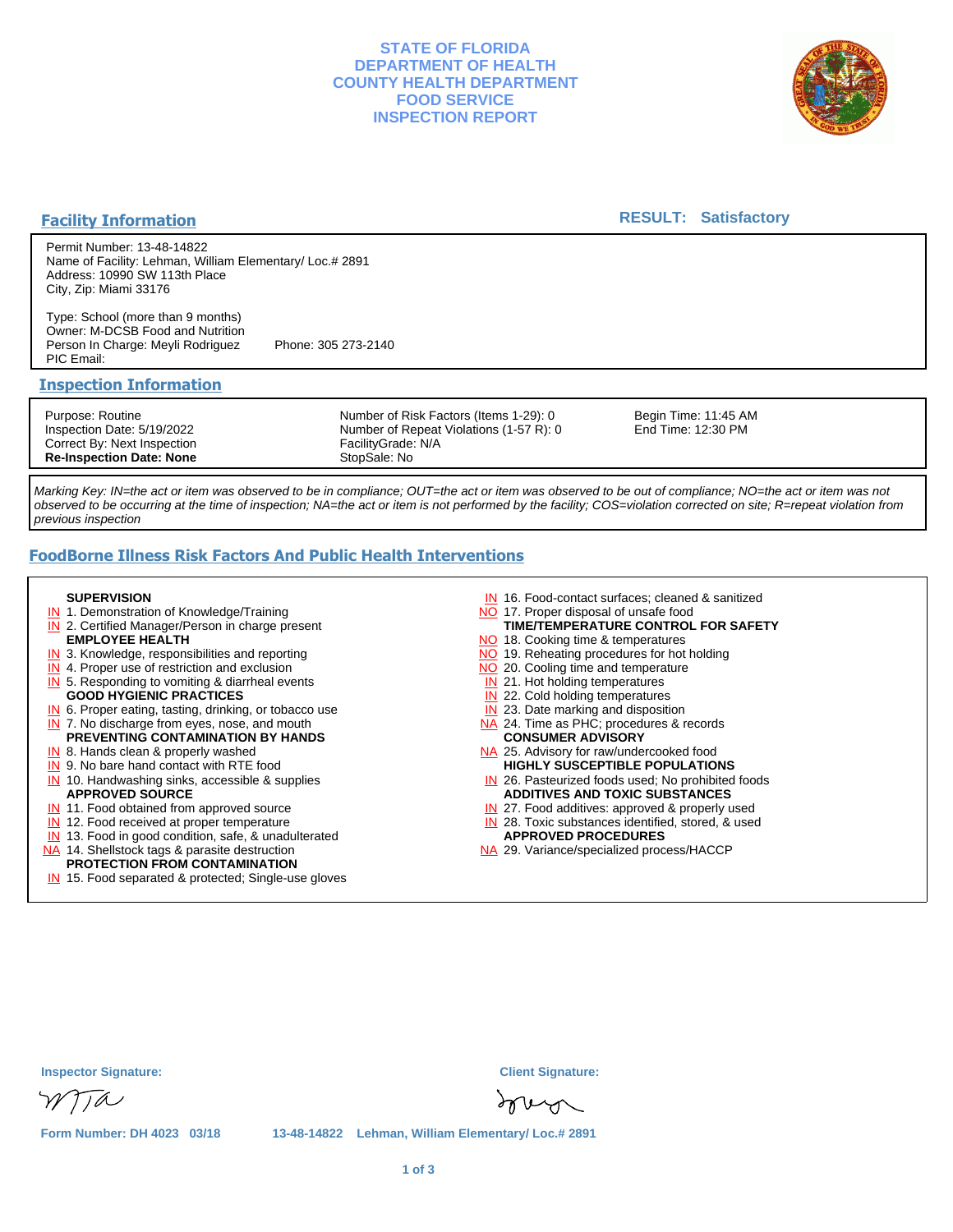## **STATE OF FLORIDA DEPARTMENT OF HEALTH COUNTY HEALTH DEPARTMENT FOOD SERVICE INSPECTION REPORT**



# **Good Retail Practices**

#### **SAFE FOOD AND WATER**

- **IN** 30. Pasteurized eggs used where required
- IN 31. Water & ice from approved source
- NA 32. Variance obtained for special processing
- **FOOD TEMPERATURE CONTROL**
- **IN** 33. Proper cooling methods; adequate equipment
- NO 34. Plant food properly cooked for hot holding
- NO 35. Approved thawing methods
- IN 36. Thermometers provided & accurate **FOOD IDENTIFICATION**
- IN 37. Food properly labeled; original container **PREVENTION OF FOOD CONTAMINATION**
- IN 38. Insects, rodents, & animals not present
- **IN** 39. No Contamination (preparation, storage, display)
- IN 40. Personal cleanliness
- IN 41. Wiping cloths: properly used & stored
- IN 42. Washing fruits & vegetables
- **PROPER USE OF UTENSILS**
- IN 43. In-use utensils: properly stored
- IN 44. Equipment & linens: stored, dried, & handled
- IN 45. Single-use/single-service articles: stored & used
- IN 46. Slash resistant/cloth gloves used properly
- **UTENSILS, EQUIPMENT AND VENDING**
- IN 47. Food & non-food contact surfaces
- IN 48. Ware washing: installed, maintained, & used; test strips
- IN 49. Non-food contact surfaces clean
- **PHYSICAL FACILITIES**
- IN 50. Hot & cold water available; adequate pressure
- IN 51. Plumbing installed; proper backflow devices
- IN 52. Sewage & waste water properly disposed
- IN 53. Toilet facilities: supplied, & cleaned
- IN 54. Garbage & refuse disposal
- **OUT** 55. Facilities installed, maintained, & clean
- IN 56. Ventilation & lighting
- IN 57. Permit; Fees; Application; Plans

This form serves as a "Notice of Non-Compliance" pursuant to section 120.695, Florida Statutes. Items marked as "out" violate one or more of the requirements of Chapter 64E-11, the Florida Administrative Code or Chapter 381.0072, Florida Statutes. Violations must be corrected within the time period indicated above. Continued operation of this facility without making these corrections is a violation. Failure to correct violations in the time frame specified may result in enforcement action being initiated by the Department of Health.

#### **Violations Comments**

Violation #55. Facilities installed, maintained, & clean

Repair damaged fly fan over the back door in kitchen.

CODE REFERENCE: 64E-11.003(5). Floors, walls, and ceilings shall be smooth, durable, easily cleanable, and non-absorbent. Exterior areas shall be kept cleaned.

**Inspector Signature: Client Signature:**

sove

TTA

**Form Number: DH 4023 03/18 13-48-14822 Lehman, William Elementary/ Loc.# 2891**